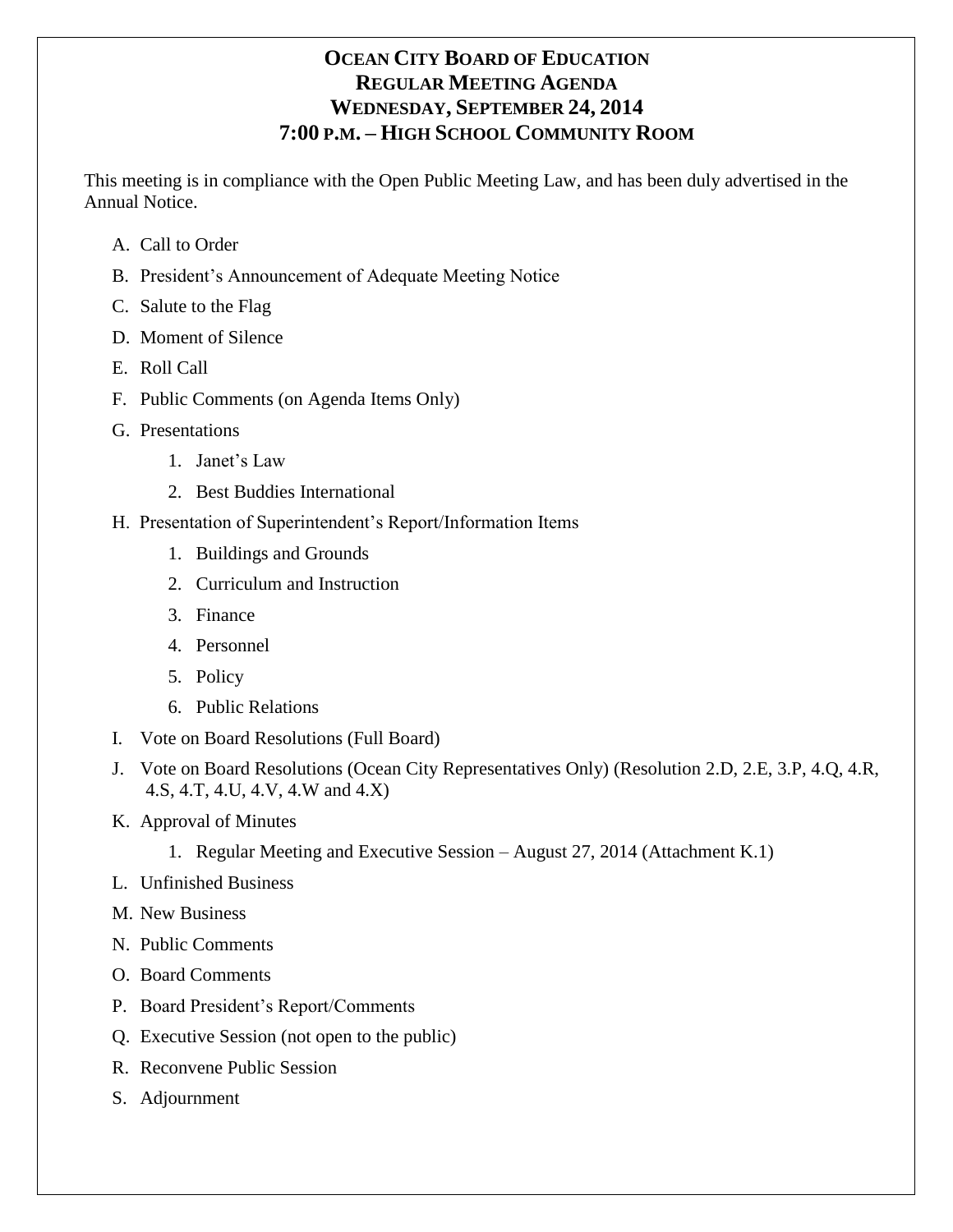#### **OFFICE OF THE**

#### **SUPERINTENDENT OF SCHOOLS**

**TO:** Ocean City Board of Education **FROM: Dr. Kathleen Taylor, Superintendent of Schools RE:** September 24, 2014 Regular Board Meeting

**MOTION:** Based on the recommendation of the Superintendent of Schools, the following resolutions are presented for formal approval by the Board of Education.

#### **1. Buildings and Grounds**

- Discussion
- Buildings and Grounds Committee Report Mr. Oves, Chairperson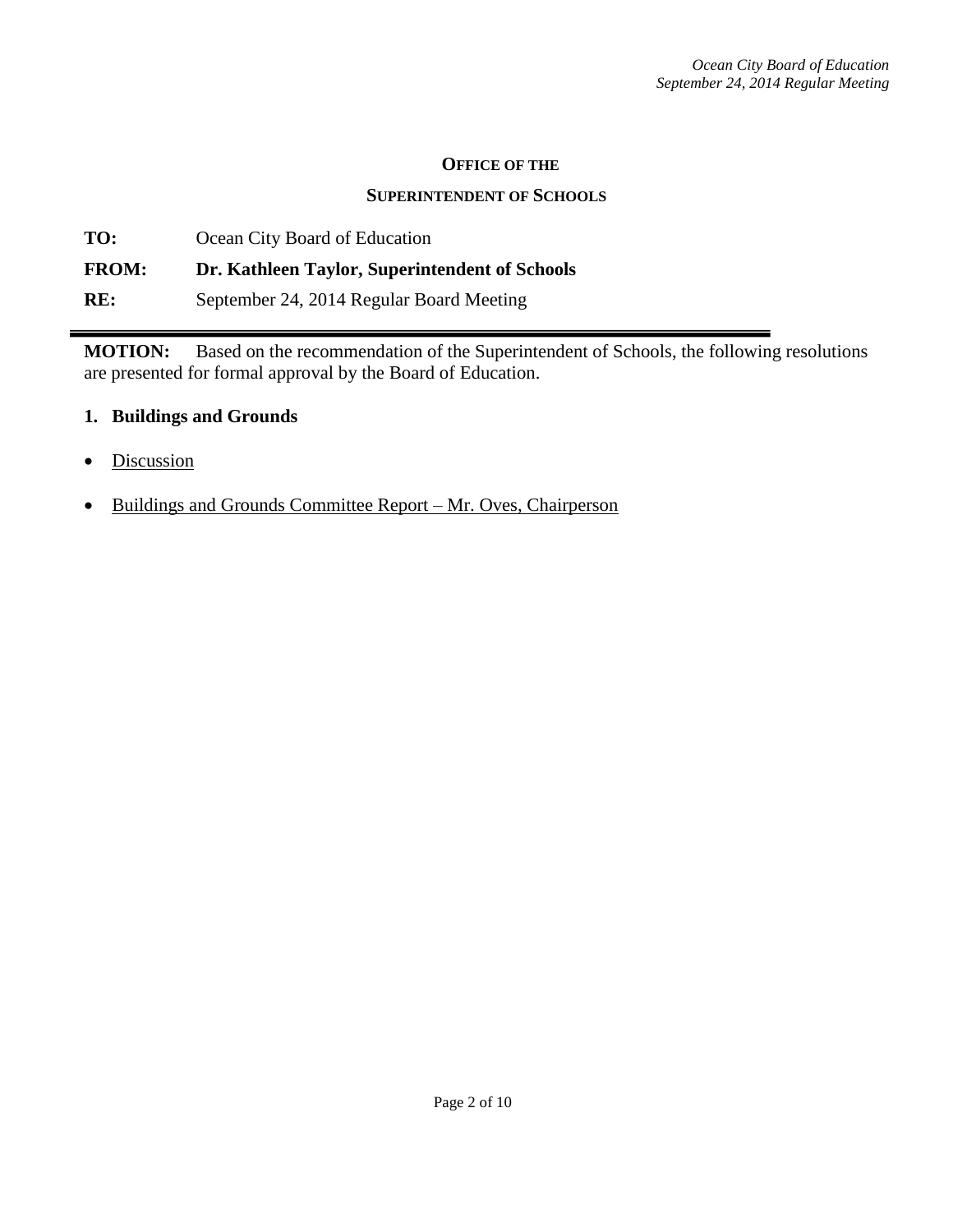## **2. Curriculum and Instruction**

- A. High School Field Trip Request (Attachment #2.A) The Board approves the attached High School Field Trip list.
- B. Uniform State Memorandum of Agreement The Board approves the Uniform State Memorandum of Agreement (MOA) between the Ocean City School District and the Ocean City Police Department for the 2014-15 school year.

#### C. School Self-Assessment

The Board approves the submission of the New Jersey Department of Education School Self-Assessment for Determining Grades under the *Anti-Bullying Bill Rights Act* for July 1, 2013 – June 30, 2104. The schools' grades are as follows:  $OCHS - 69$   $OCIS - 68$   $OCPS - 69$ 

- D. Primary School Field Trip Request (Attachment #2.D) **(Ocean City Representatives Only)** The Board approves the attached Primary School Field Trip list.
- E. CAP Agreement of Services (Attachment #2.E) **(Ocean City Representatives Only)** The Board approves submission of an Agreement of Services with the Atlantic/Cape May County Child Assault Prevention (CAP) Third Grade Bullying Prevention Program for the 2014-2015 school year. The Ocean City PTA will fund this Program.

Informational Item:

# 2014-2015 Bilingual Program Waiver Request

The New Jersey Department of Education approved our School District's 2014-15 Bilingual Program Waiver request.

- Discussion
- Curriculum and Student Affairs Committee Report Mrs. Prettyman, Chairperson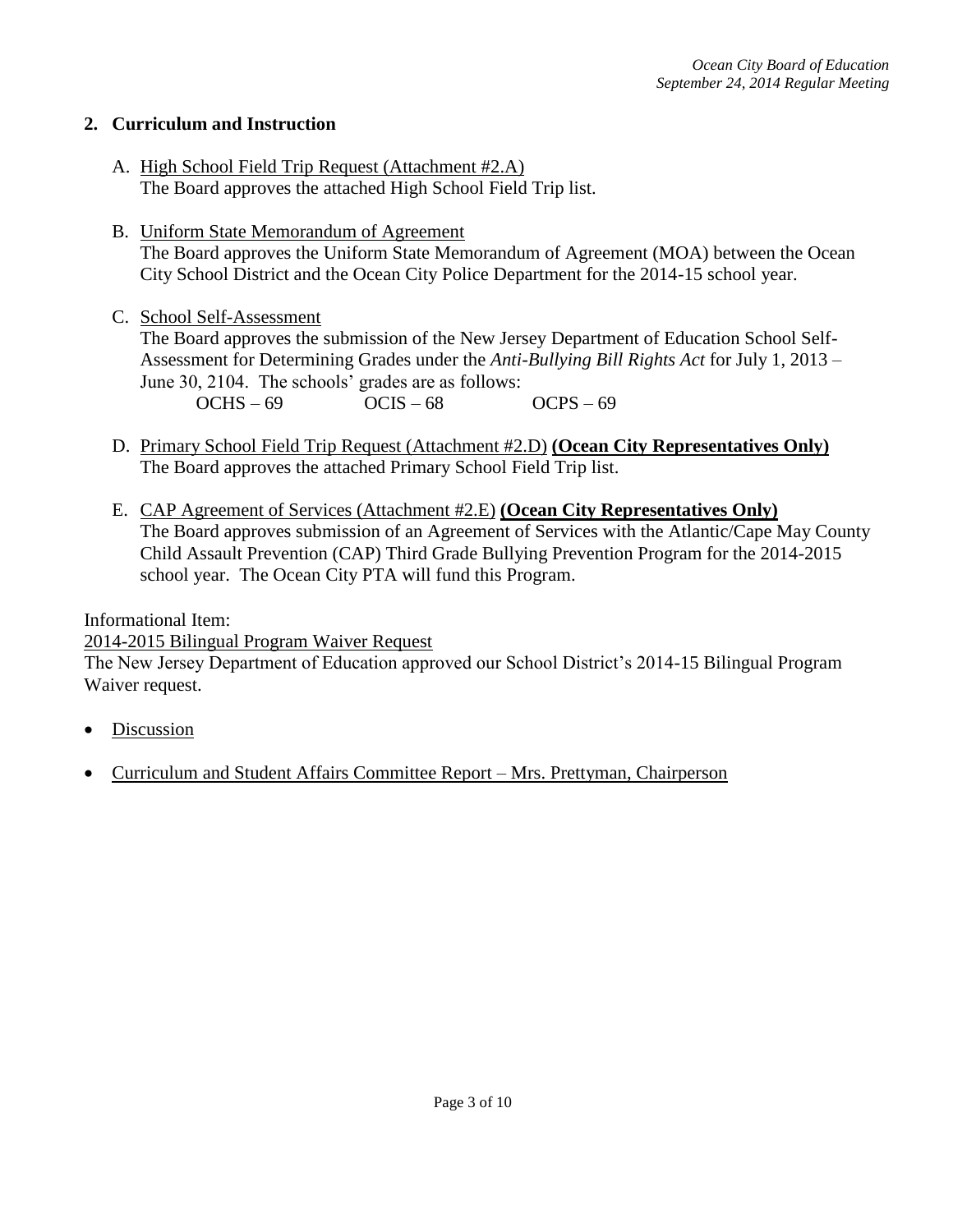# **3. Finance**

- A. Bill List (Attachment #3.A) The Board approves payment of bills for September 2014 in the amount of \$3,203,245.51.
- B. Secretary and Treasurer Reports (Attachment #3.B) The Board approves the Board Secretary's Monthly Financial Report and the Treasurer of School Funds' Reports for July 2014 and August 2014.
- C. Line Item Transfers (Attachment #3.C) The Board approves the revenue and appropriation transfers for July 2014 and August 2014. The Board also acknowledges receipt of the State of NJ mandated transfer reconciliation form for July 2014 and August 2014.
- D. Travel & Expense Reimbursement (Attachment #3.D) The Board approves the September 2014 list of Board of Education Members and School District Staff travel and related expense reimbursements.
- E. Student Transportation Services Bid

The Board rejects the Student Transportation Services Bid award for the CHOP and EHT-ALDER Routes awarded on August 27, 2014 to 5 Starr Transportation due to notification from the County Superintendent of 5 Starr's noncompliance with transportation regulations.

F. Student Transportation Services Bid

The Ocean City Board of Education awards the following transportation bids for the fiscal year 2014-15, due to the rejection of the lowest bid received from 5 Starr Transportation, subject to contract approval by the Executive County Superintendent:

| Route            | Vendor                              | Cost per day |
|------------------|-------------------------------------|--------------|
| <b>CHOP</b>      | <b>First Student Transportation</b> | \$199        |
| <b>EHT-ALDER</b> | <b>Sheppard Bus Services</b>        | \$147        |

G. Tuition Contract Agreement

The Board approves the 2014-15 Tuition Contract Agreement with the Ewing Board of Education for one grade 11 Upper Township student placed in a foster group home and attending Ewing High School effective September 3, 2014 in the amount of \$13,754.

H. Payment Application #6 to Thermal Piping (Attachment #3.H) The Board approves Payment Application #6 in the amount of \$189,022.40 to Thermal Piping for the High School HVAC Mechanical Project as certified by the Board Engineer.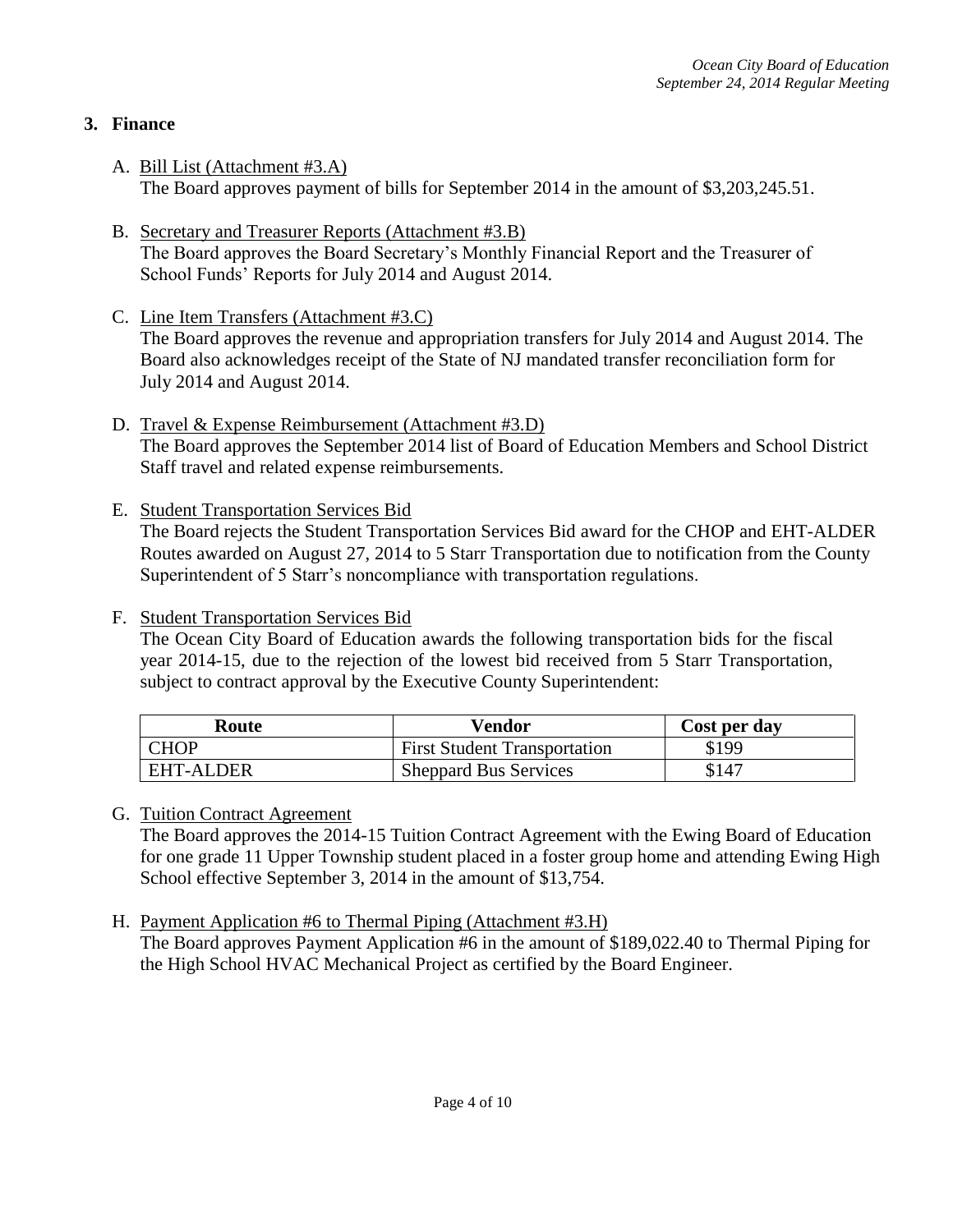#### I. Cape Educational Grant

The Board approves the submission and receipt of \$500.00 Cape Educational Grant money for the High School Cape Educational Grant application, "Exploring the Great Egg Harbor Watershed."

#### J. Ocean City Free and Public Library Grant Application

The Board approves the submission of a grant application to the Ocean City Free and Public Library for "Bringing the Wetlands into Ocean City's Classrooms" for the 2014-15 school year in the amount of \$17,300.

K. Homebound Instruction Services Contract\*

The Board approves a contract with Ark Educational Services to provide home instruction services, on an as needed basis, at the hourly rate of \$30 as well as full 60 hour summer school courses for credit at the rate of \$199.00.

- L. Revised Contract for Communication Coordinator\* The Board approves the revised professional services contract with Galetto Consulting Services as communication coordinator to change to an hourly rate of \$150/hour through December 31, 2014.
- M. Business Office/Board Secretary Services\*

The Board approves the professional services contract with Mr. Terrence Crowley to provide Business Office/Board Secretary services effective September 2014 through December 31, 2014 at the rate of \$50/hour, not to exceed 35 hours per week.

N. Blind and Visually Impaired Services

The Board approves the N.J. Commission for the Blind and Visually Impaired contract to provide services for an Upper Township student for the 2014-15 school year at the fee of \$12,000.

# O. Ocean City Community Team DYK Billboard

The Board approves a month's sponsorship and payment of \$1100 for the Ocean City Community Team DYK (Did You Know) Billboard on Roosevelt Boulevard as part of the District and Community's Drug Awareness/Prevention program.

- P. Authorization to Dispose of Obsolete Assets **(Ocean City Representatives Only)** The Board authorizes the Business Administrator to dispose of the wrestling mats at the Intermediate School which have been classified as obsolete by the District and no longer needed for public use. The Board also authorizes the use of GovDeals.com for the on-line auction pursuant to Local Finance Notice 2008-9, the terms and conditions of this agreement are available on the vendor's website and in the office of the Board Secretary.
- Discussion

\*These professional service appointments are recommended for approval as an authorized exception to the Public School Contracts Law (N.J.A.C. 6:20-8.1 through 6:20-8.7 and N.J.S.A. 18A: 18A-1, et seq.) competitive bidding requirements.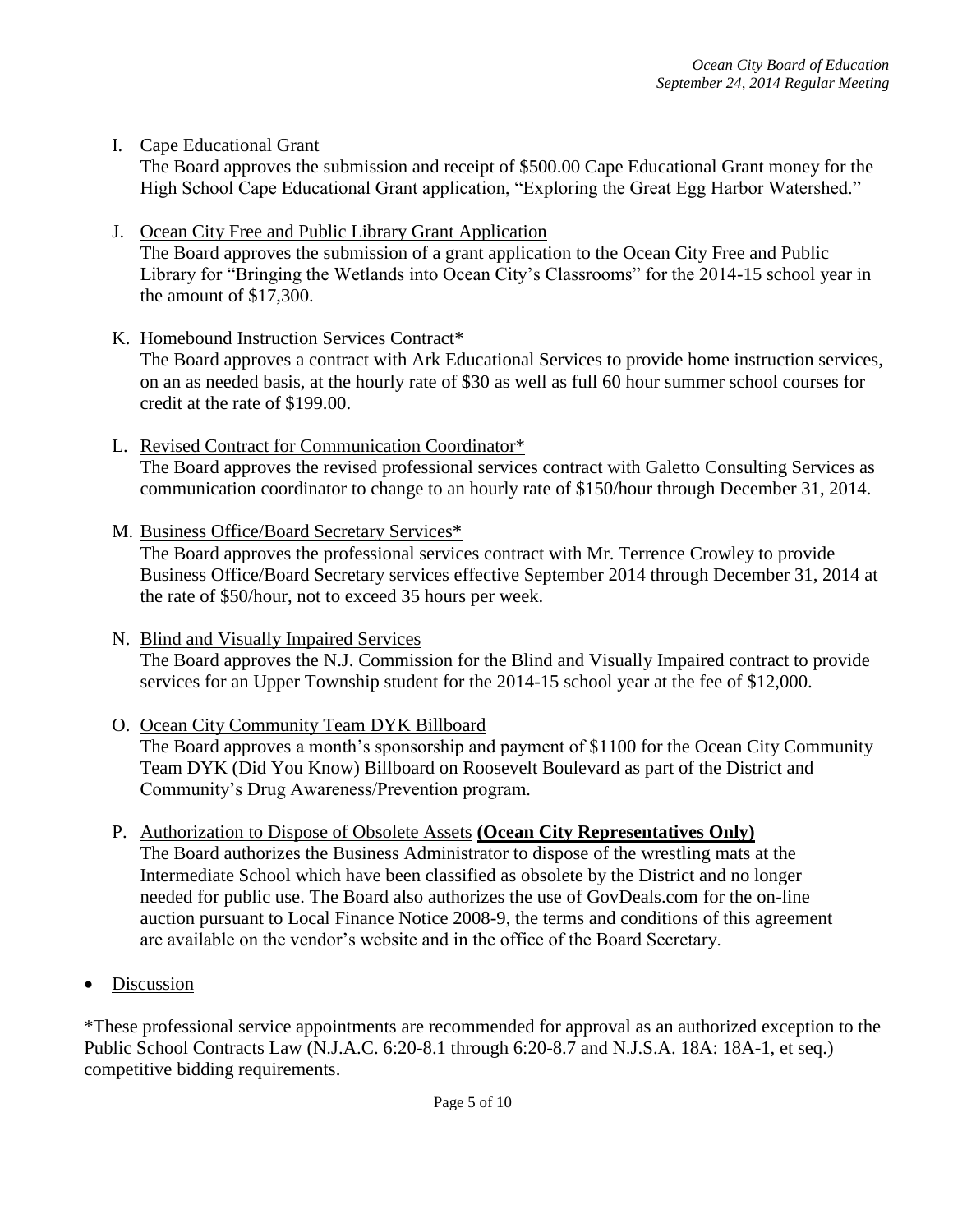- **4. Personnel** (All motions are upon Superintendent's recommendation:)
	- A. Memorandum of Understanding (Attachment #4.A) roll call vote The Board ratifies the memorandum of understanding between the Ocean City Board of Education and the Ocean City Educational Association, effective July 1, 2014 through June 30, 2017. Said agreement has been ratified by the OCEA on September 3, 2014.
	- B. Substitutes roll call vote (Attachment #4.B) The Board approves the attached criminal history approved/HIB trained substitutes for the 2014-15 school year.
	- C. District and High School Certificated Staff 2014-15 Retroactive Salaries (Attachment #4.C) roll call vote

The Board ratifies the attached District and High School Certificated Staff retroactive salaries for the 2014-15 school year. In addition, the attached retroactive salaries reflect achieved salary classification changes for the 2014-15 school year.

- D. High School Coaches' Revised Stipends (Attachment #4.D) roll call vote The Board approves the attached High School coaches' revised stipends for the 2014-15 school year.
- E. High School Coaches and Stipends (Attachment #4.E) roll call vote The Board approves the attached High School coaches and stipends for the 2014-15 school year.
- F. High School Co-Curricular Sponsor Resignation roll call vote The Board accepts the resignation of Kyle Clayton, volunteer sponsor for Fellowship of Christian Athletes, effective for the 2014-15 school year.
- G. High School Co-Curricular Sponsors' Revised Stipends (Attachment #4.G) roll call vote The Board approves the attached High School co-curricular sponsors' revised stipends for the 2014-15 school year.
- H. High School Co-Curricular Sponsors and Stipends (Attachment #4.H) roll call vote The Board approves the attached High School co-curricular sponsors and stipends for the 2014-15 school year.
- I. District Supportive Staff revised salary roll call vote The Board ratifies Sara Maimone, a revised retroactive salary of \$25,483, for the 2014-15 school year, as per the OCESSA Agreement regarding continuing education credits.
- J. Resignation District Certificated Staff roll call vote The Board accepts the resignation of Pasquale Yacovelli, School Business Administrator/Board Secretary, effective on or before November 15, 2014.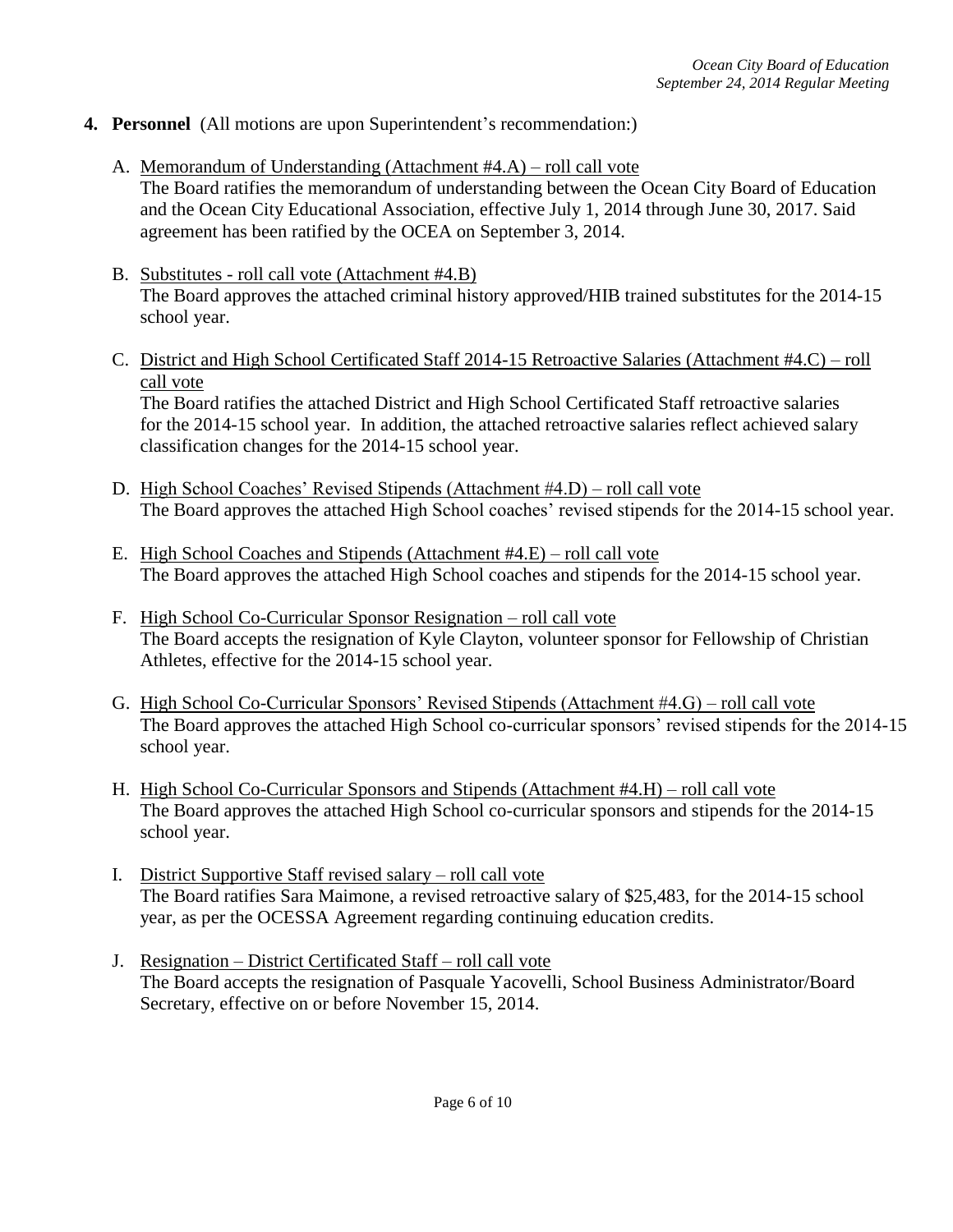- K. New Employment District Certificated Staff (Attachment #4.K) roll call vote The Board approves the employment of Carole Maurer, District English as a Second Language Teacher, effective on or before November 24, 2014 through June 30, 2015, at MA, step 1, \$55,946 (pro-rated).
- L. New Employment High School Certificated Staff (Attachment #4.L) roll call vote The Board approves the employment of Katharine Vanderschuere, High School Teacher of English, effective September 25, 2014 through June 30, 2015, at BA+15, step 1, \$50,625 (pro-rated).
- M. New Employment High School Supportive Staff roll call vote The Board approves the employment of Gerard Gilroy, High School custodian, effective September 25, 2014 through June 30, 2015, at step 1, \$36,741 (pro-rated).
- N. Leave of Absence High School Certificated Staff (Attachment #4.N) roll call vote The Board approves employee #3489, a paid leave of absence, effective November 3, 2014 through November 18, 2014 and an unpaid leave of absence, effective November 19, 2014 through December 12, 2014, with an expected return date of December 15, 2014.
- O. Revised Leave of Absence High School Supportive Staff (Attachment #4.O) roll call vote The Board approves employee #2100, a revised unpaid FMLA leave of absence effective,  $\frac{1}{2}$  day on August 28, 2014 through September 23, 2014, with an expected return date of September 24, 2014.
- P. District Practicum Placement roll call vote The Board approves the following District practicum placement students for 2014-15 school year: Richard Stockton College of New Jersey – 400 Hours Name: Ivory Williams Placement: Lorraine Baldwin, Learning Disabilities Teacher/Consultant

Coastal Carolina University – 60 hours Name: Mary Baldini Placement: Eileen Ruane-Graham, Special Education Teacher

Q. Intermediate and Primary Schools' Certificated Staff 2014-15 Retroactive Salaries (Attachment #4.Q) – roll call vote **(Ocean City Representatives Only)** The Board ratifies the attached Intermediate and Primary Schools' Certificated Staff retroactive salaries

for the 2014-15 school year. In addition, the attached retroactive salaries reflect achieved salary classification changes for the 2014-15 school year.

R. Intermediate School Coaches' Revised Stipends (Attachment #4.R) – roll call vote **Ocean City Representatives Only)**

The Board approves the attached Intermediate School coaches' revised stipends for the 2014-15 school year.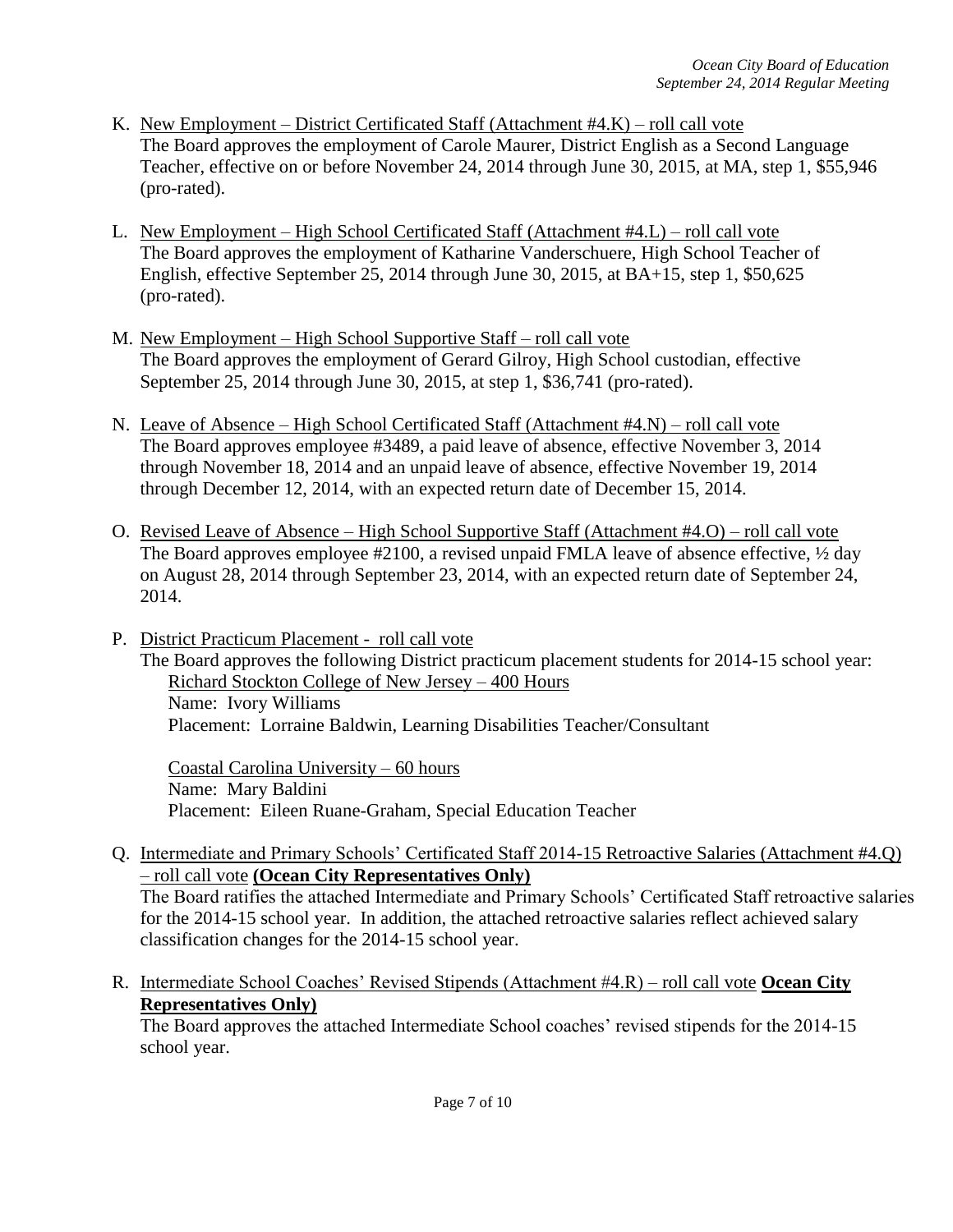- S. Intermediate School Coach and Stipend roll call vote **(Ocean City Representatives Only)** The Board approves Megan Rattray, as the Intermediate School Field Hockey co-coach, at 1/2 of the stipend, \$2,400.50, for the 2014-15 school year.
- T. Intermediate School Co-Curricular Sponsor Revised Stipend roll call vote **(Ocean City Representatives Only)**

The Board approves Megan Duffey, Intermediate School Student Council sponsor, revised stipend of \$3,480, tier 4, for the 2014-15 school year.

U. Intermediate School Co-Curricular Sponsors and Stipends (Attachment #4.U) – roll call vote **(Ocean City Representatives Only)**

The Board approves the attached Intermediate School co-curricular sponsors and stipends for the 2014-15 school year.

V. Revised Leave of Absence – Intermediate School Supportive Staff (Attachment #4.V) – roll call vote **(Ocean City Representatives Only)** The Board approves employee #0732, a revised paid leave of absence effective, July 8, 2014 through

September 26, 2014, with a return date of September 29, 2014.

- W. Primary School Certificated Staff Training roll call vote **(Ocean City Representatives Only)** The Board ratifies the following Primary School teachers, 9 hours each for training in "Teaching Strategies of Gold," at a stipend of \$30 per hour, total program not to exceed 27 hours: Jennifer DeVlieger Jane Leavens Susan Snyder
- X. Revised Primary School Federal Grant Salary Allocations roll call vote **(Ocean City Representatives Only)**

The Board authorizes the following revised Primary School salary allocations to be charged to the identified Federal Grants for the 2014-15 School year:

Jennifer Farrell, Title I, Reading Specialist \$58,583 – Title I, Part A Kristen Morey, Title I, Reading Specialist \$58,583 – Title I, Part A Erin Porter, Title I, Mathematics Teacher \$53,261 – Title I, Part A

- Discussion
- Negotiations Committee Report Mr. Bauer, Chairperson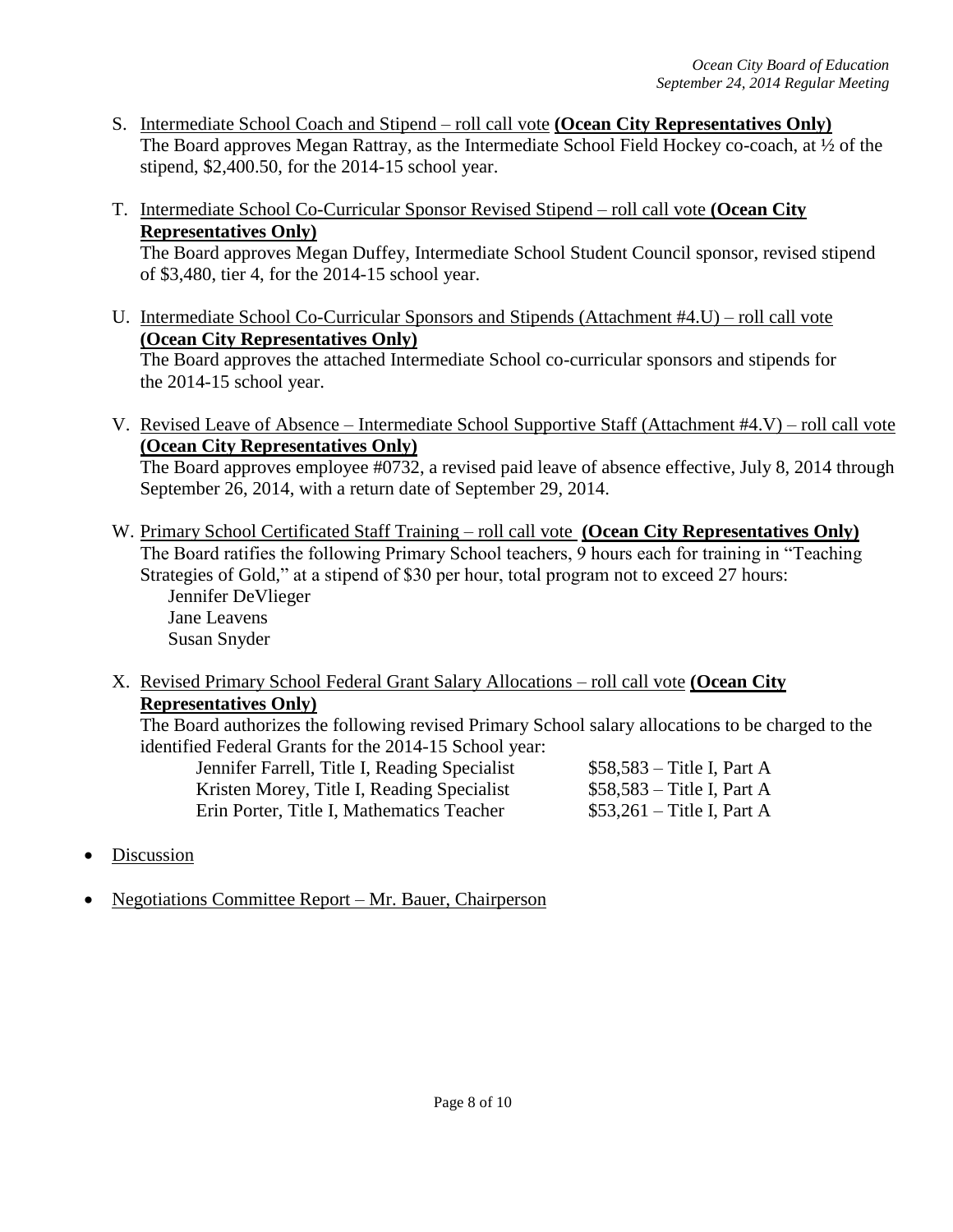# **5. Policy**

A. Policies –  $2^{nd}$  Reading (Attachment #5.A)

The Board approves the following replacements, additions and or deletions to the Board Policy and/or Regulation Manuals.

- 1. New Policies
	- a. 3283 Electronic Communications Between Teaching Staff Members and Students
	- b. 4283 Electronic Communications Between Support Staff Members and Students
	- c. 5613 Removal of Students for Assaults with Weapons Offenses
	- d. 6641 Pupil Meal Charges
- 2. Revised Policies
	- a. 2412 Home Instruction Due to Health Condition
	- b. 2417 Student Intervention and Referral Services
	- c. 2481 Home or Out-of-School Instruction for a General Education Student for Reasons Other Than a Temporary or Chronic Health Condition
	- d. 5300 Automated External Defibrillators (AEDS)
	- e. 5610 Suspension
	- f. 5611 Removal of Students for Firearms Offenses
	- g. 5612 Assaults on District Board of Education Members or Employees
	- h. 5620 Expulsion
	- i. 8462 Reporting Potentially Missing or Abused Children
- 3. New Regulations
	- a. R 5612 Assaults on District Board of Education Members or Employees
	- b. R 5613 Removal of Students for Assaults with Weapons Offenses
- 4. Revised Regulations
	- a. R 5610 Suspension
	- b. R 5611 Removal of Students for Firearms Offenses
	- c. R 8462 Reporting Potentially Missing or Abused Children
- **Discussion**
- Policy Committee Report Mrs. McAlister, Chairperson